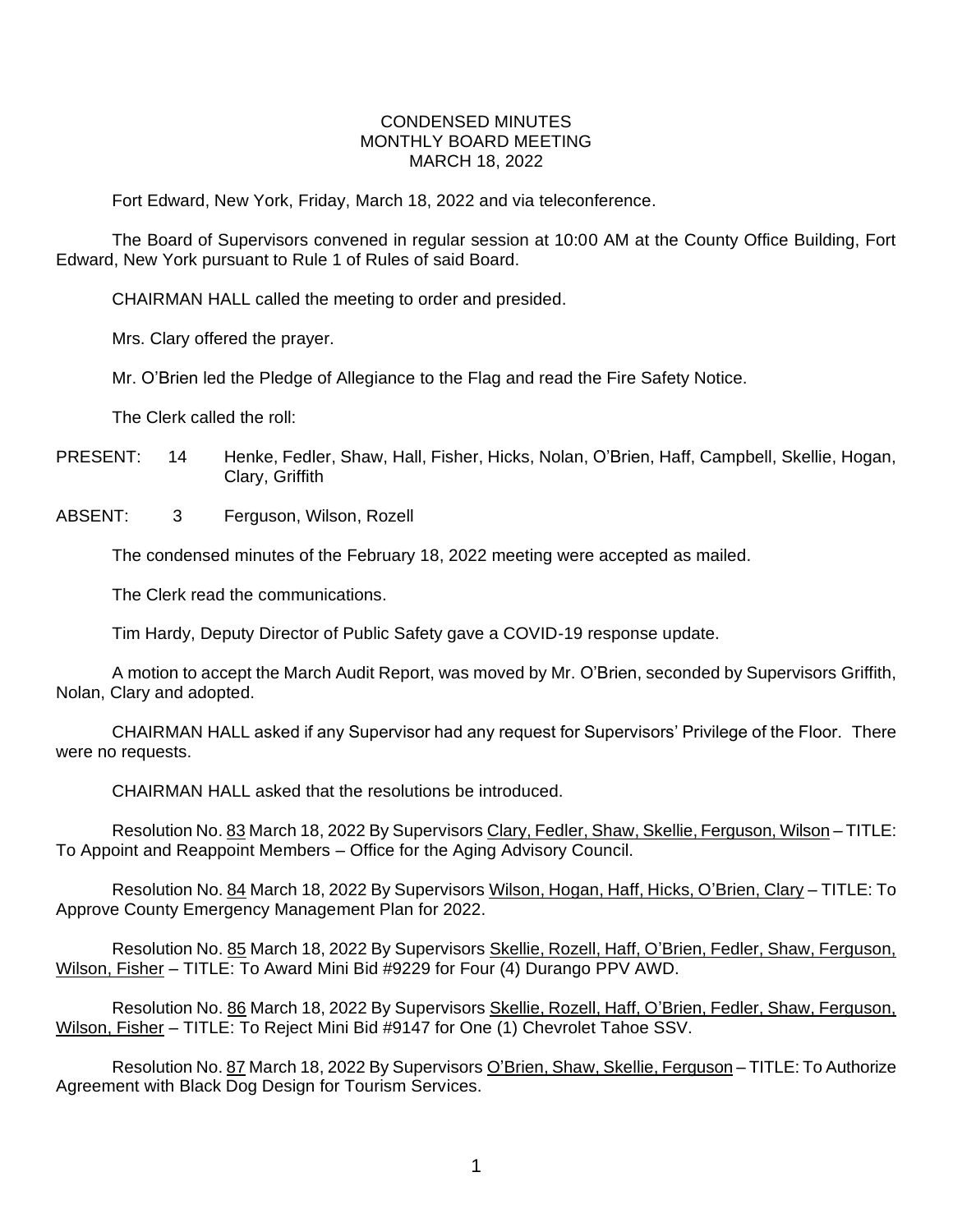Resolution No. 88 March 18, 2022 By Supervisors Hicks, Skellie, Campbell, O'Brien, Fedler, Clary, Wilson – TITLE: Amend Staffing Pattern; DPW Road Fund.

Resolution No. 89 March 18, 2022 By Supervisors Skellie, Rozell, O'Brien, Fedler, Shaw, Ferguson, Wilson, Fisher – TITLE To Award Contract for Construction PIN 1728.55 Shushan Bridge Over Battenkill.

Resolution No. 90 March 18, 2022 By Supervisors Campbell, O'Brien, Haff, Hicks, Fedler, Skellie, Hogan, Clary, Rozell, Griffith – TITLE: Amend 2022 Department of Social Services Budget for Pandemic Emergency Assistance Program Funding.

Resolution No. 91 March 18, 2022 By Supervisors Campbell, O'Brien, Haff, Hicks, Fedler, Skellie, Hogan, Clary, Rozell, Griffith – TITLE: Amend 2021 Sewer District No. 2 Budget.

Resolution No. 92 March 18, 2022 By Supervisors Campbell, O'Brien, Haff, Hicks, Fedler, Skellie, Hogan, Clary, Rozell, Griffith – TITLE: Amend 2022 Public Health Budget for COVID-19 Enhanced Detection Funds.

Resolution No. 93 March 18, 2022 By Supervisors Campbell, O'Brien, Haff, Hicks, Fedler, Skellie, Hogan, Clary, Rozell, Griffith – TITLE: Amend 2022 Tourism Budget.

Resolution No. 94 March 18, 2022 By Supervisors Campbell, O'Brien, Haff, Hicks, Fedler, Skellie, Hogan, Clary, Rozell, Griffith – TITLE: To Amend the Information Technology 2022 Budget for Carryover Projects.

Resolution No. 95 March 18, 2022 By Supervisors Campbell, O'Brien, Haff, Hicks, Fedler, Skellie, Hogan, Clary, Rozell, Griffith – TITLE: To Increase Reserve – Technology Projects.

Resolution No. 96 March 18, 2022 By Supervisors Campbell, O'Brien, Haff, Hicks, Fedler, Skellie, Hogan, Clary, Rozell, Griffith – TITLE: To Amend Capital Project No. 125 – Capital Improvement Plan for LEC Roof Replacement.

Resolution No. 97 March 18, 2022 By Supervisors Campbell, O'Brien, Haff, Hicks, Fedler, Skellie, Hogan, Clary, Rozell, Griffith – TITLE: Amend Capital Project No. 125 – Capital Improvement Plan 2021 Budget.

Resolution No. 98 March 18, 2022 By Supervisors Campbell, O'Brien, Haff, Hicks, Fedler, Skellie, Hogan, Clary, Rozell, Griffith – TITLE: Amend Capital Project No. 128 – Marchiselli Grant Projects.

Resolution No. 99 March 18, 2022 By Supervisors Campbell, O'Brien, Haff, Hicks, Fedler, Skellie, Hogan, Clary, Rozell, Griffith – TITLE: Amend 2022 Buildings & Grounds Budget.

Resolution No. 100 March 18, 2022 By Supervisors Campbell, O'Brien, Haff, Hicks, Fedler, Skellie, Hogan, Clary, Rozell, Griffith – TITLE: To Carry Forward Septic Replacement Grant Unspent Funds.

Resolution No. 101 March 18, 2022 By Supervisors Campbell, O'Brien, Haff, Hicks, Fedler, Skellie, Hogan, Clary, Rozell, Griffith – TITLE: Amend the Title by Grade Schedule to Add Public Health Corps Fellowship Positions.

Resolution No. 102 March 18, 2022 By Supervisors Campbell, O'Brien, Haff, Hicks, Fedler, Skellie, Hogan, Clary, Rozell, Griffith – TITLE: Amend the Exempt Salary Schedule and Staffing Pattern for Director of Patient Services; Public Health.

The Board went on to consider the resolutions.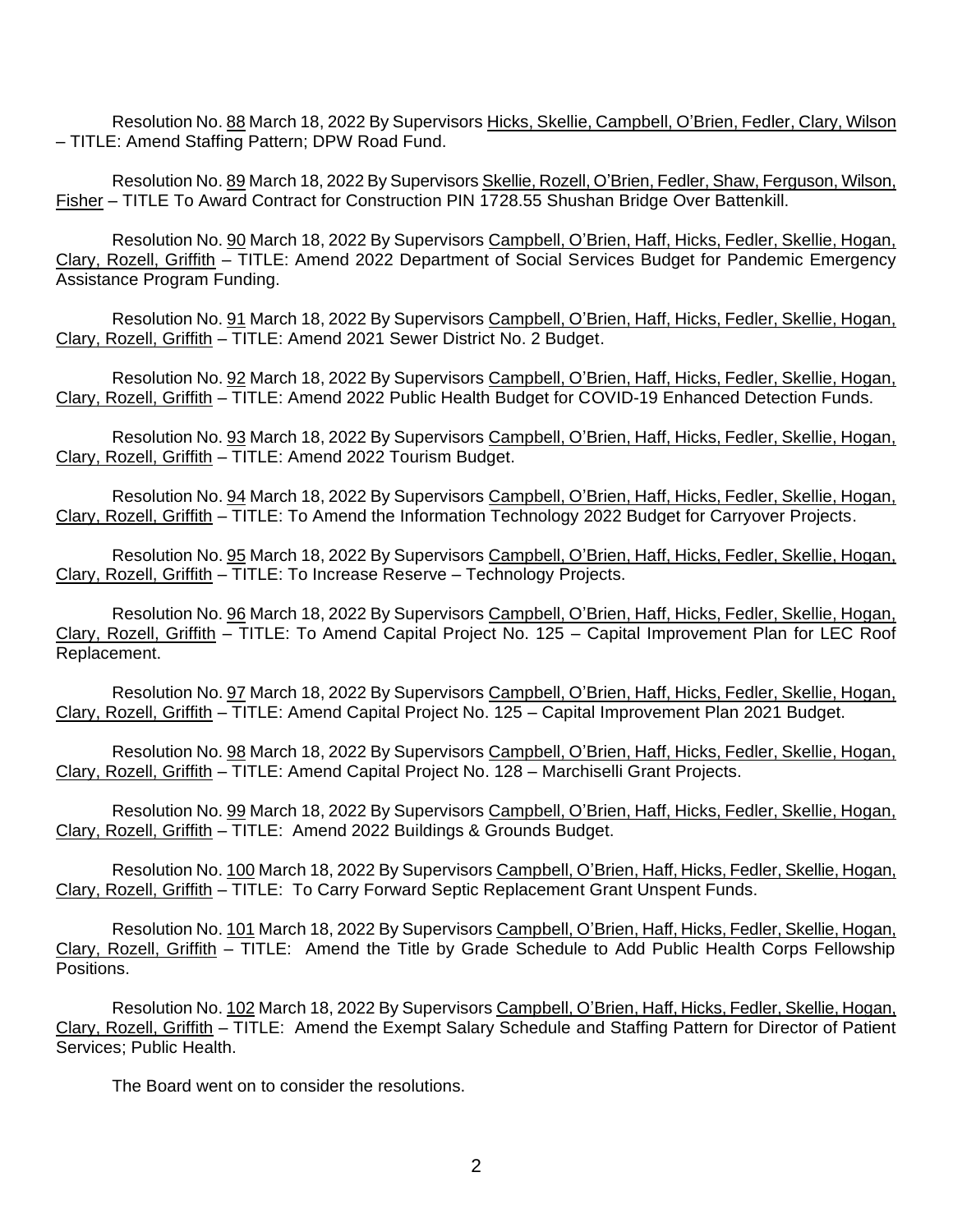Resolution No. 83, moved by Mrs. Clary, seconded by Supervisors Henke, Fedler, Shaw, Fisher, O'Brien and adopted.

Resolution No. 84, moved by Mr. Hogan, seconded by Supervisors Henke, Fedler, O'Brien, Campbell, Clary and adopted.

Resolution No. 85, moved by Mr. Skellie, seconded by Supervisors Henke, Fedler, Shaw, Fisher, Campbell and adopted.

Resolution No. 86, moved by Mr. Skellie, seconded by Supervisors Henke, Fedler, Shaw, Fisher, O'Brien, Campbell, Clary and adopted.

Resolution No. 87, moved by Mr. O'Brien, seconded by Supervisors Henke, Fedler, Shaw, Skellie, Griffith and adopted.

Resolution No. 88, moved by Mr. Hicks, seconded by Supervisors Henke, Fedler, Campbell, Skellie, Clary and adopted.

Resolution No. 89, moved by Mr. Skellie, seconded by Supervisors Henke, Fedler, Shaw, Fisher, Campbell, Clary and adopted. Mr. Haff opposed.

Resolution No. 90, moved by Mr. Campbell, seconded by Supervisors Fedler, Clary, Griffith and adopted.

Resolution No. 91, moved by Mr. Campbell, seconded by Supervisors Henke, Fedler, Fisher, O'Brien, Clary, Griffith and adopted.

Resolution No. 92, moved by Mr. Campbell, seconded by Supervisors Henke, Fedler, Nolan, Clary and adopted.

Resolution No. 93, moved by Mr. Campbell, seconded by Supervisors Henke, Fedler, Nolan, Clary, Griffith and adopted.

Resolution No. 94, moved by Mr. Campbell, seconded by Supervisors Henke, Fedler, Fisher, Nolan, O'Brien, Griffith and adopted.

Resolution No. 95, moved by Mr. Campbell, seconded by Supervisors Henke, Fedler, Nolan, O'Brien, Clary, Griffith and adopted.

Resolution No. 96, moved by Mr. Campbell, seconded by Supervisors Henke, Fedler, Nolan, O'Brien, Clary, Griffith and adopted.

Resolution No. 97, moved by Mr. Campbell, seconded by Supervisors Henke, Fedler, Nolan, O'Brien, Clary, Griffith and adopted.

Resolution No. 98, moved by Mr. Campbell, seconded by Supervisors Henke, Fedler, Nolan, Skellie, Clary, Griffith and adopted.

Resolution No. 99, moved by Mr. Campbell, seconded by Supervisors Henke, Fedler, Nolan, Clary, Griffith and adopted.

Resolution No. 100, moved by Mr. Campbell, seconded by Supervisors Henke, Fedler, Nolan and adopted.